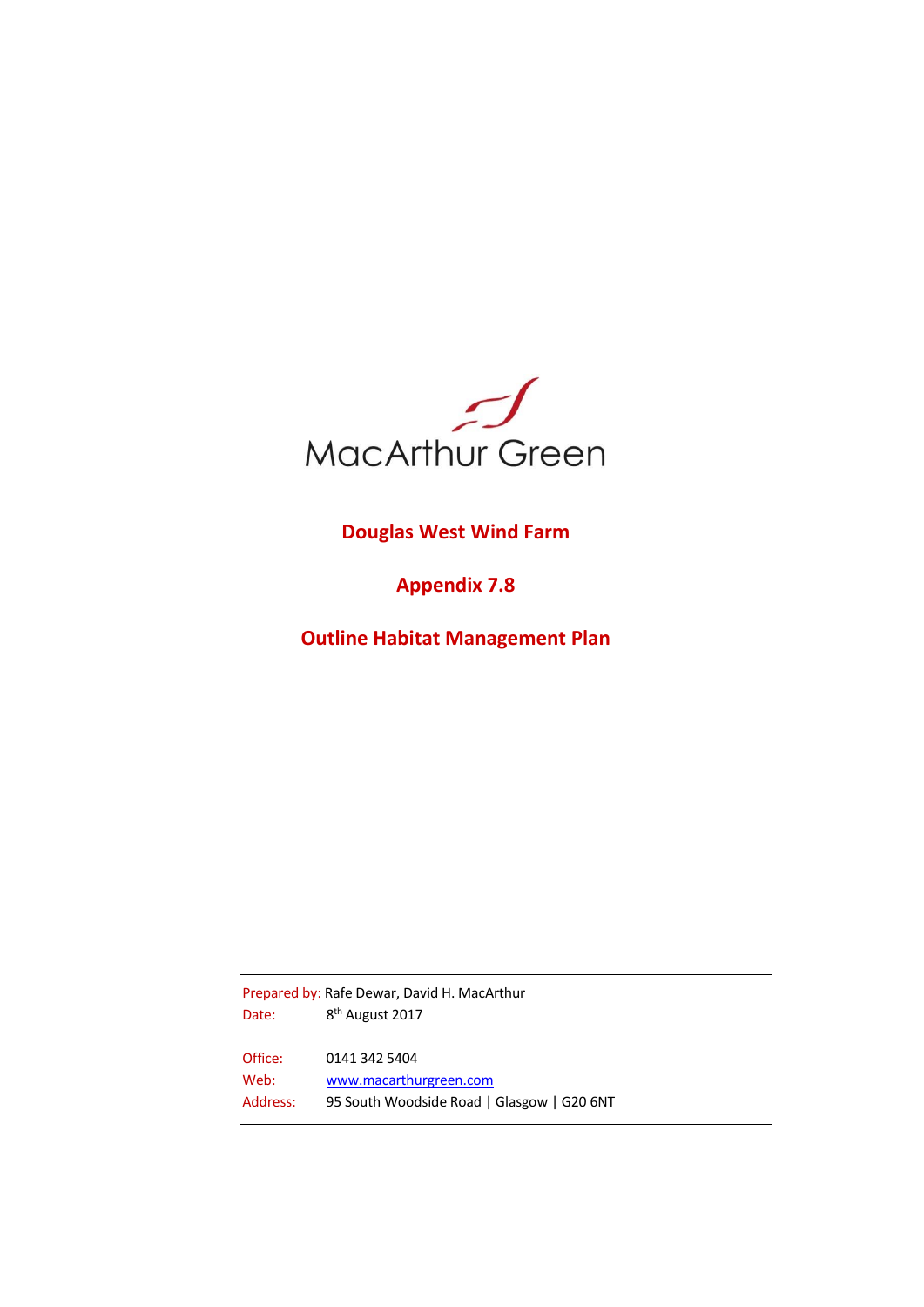# **Contents**

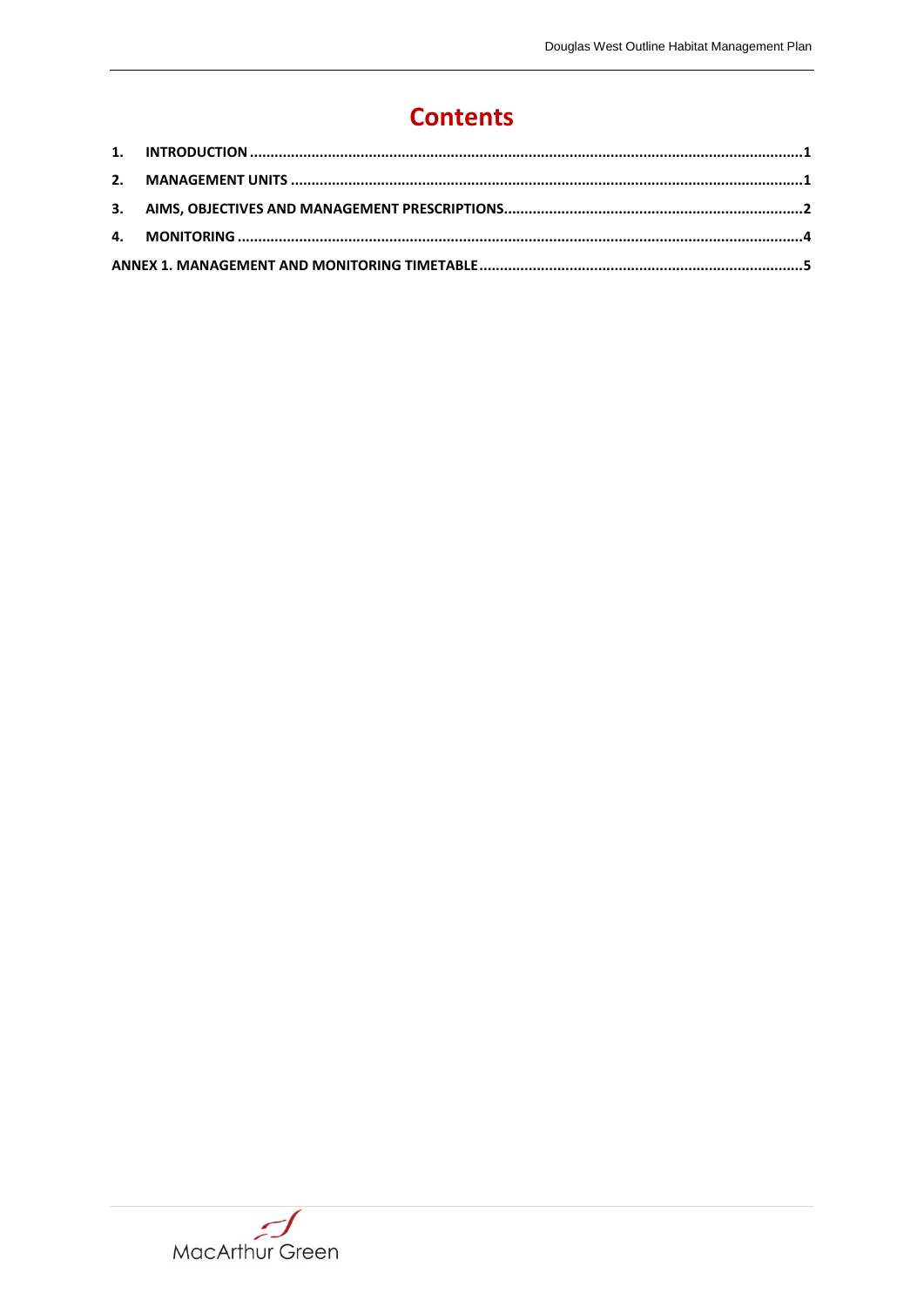# **1. INTRODUCTION**

This Outline Habitat Management Plan (OHMP) describes the proposed habitat management at Douglas West Wind Farm, near Douglas, South Lanarkshire (hereafter referred to as the 'Revised Development').

This OHMP sets out in the following sections the:

- **Management Units;**
- Aims, objectives and management prescriptions;
- **•** Monitoring programme; and
- **Management and monitoring timetable.**

In general, direct loss of habitats associated with the Revised Development will be less than at many similarly-sized wind farm developments due to an existing road running through the site. Nevertheless, a Habitat Management Plan (HMP) will reduce the level of impacts on sensitive ecological and ornithological receptors. The key habitats addressed are wet heath and marshy grassland, and the key ornithological species are black grouse, hen harrier and the breeding wader assemblage. The habitat improvements and management prescriptions proposed will also improve the habitat on site for a number of non-avian species using the site, including otter.

A final HMP, which will include confirmed Habitat Management Areas (HMA) and associated Management Units where the Aims will apply, will be agreed with South Lanarkshire Council in consultation with Scottish Natural Heritage (SNH) prior to the commencement of construction.

The management recommendations within this OHMP are based on the findings of the Ecology and Ornithology assessments within Environmental Statement (ES) for the Revised Development. The ecology chapter concludes that there will be a minor adverse impact to wet heath habitat prior to implementation of the HMP. This OHMP proposes to compensate for this impact and to enhance other habitats within the site. There were no significant effects on the other valued ecological receptors.

The ornithology chapter concluded that during the operational phase, minor adverse displacement effects were predicted for black grouse, hen harrier and breeding waders, prior to the implementation of the HMP. This OHMP seeks to further reduce the likelihood of any significant effects by enhancing species' habitats within the site, in a manner that is sympathetic to other ecological requirements, and does not conflict with other potential impacts (e.g. increased collision risks).

#### **2. MANAGEMENT UNITS**

The OHMP comprises three proposed Management Units within which management will be implemented in suitable habitat, for mitigation of ecology or ornithology effects (Figure 7.10). The exact location of the Management Units will be confirmed in the Final HMP prior to construction commencement.

**Management Unit M1** will cover an area to the south of the existing access road (and which is also to the south of the restored open cast coal mining area). Wet heath and marshy grassland are the dominant habitat types present in this Management Unit and management works will apply to these areas to improve habitat quality as set out in Section 3 below. The NVC survey (Appendix 7.1 of the ES) found that the wet heath within this Management Unit is degraded primarily due to land drainage and sheep grazing.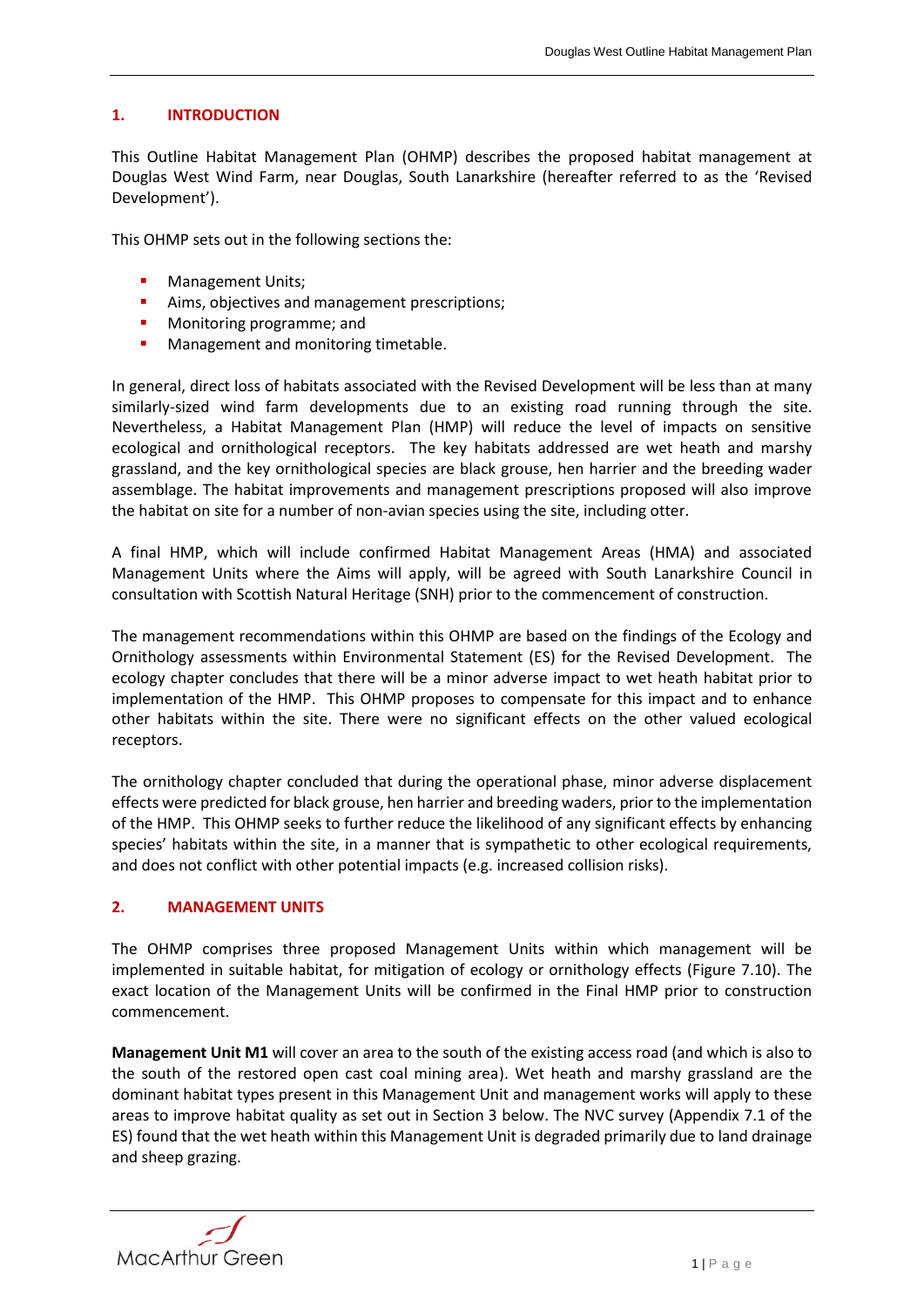**Management Unit M2** will cover the central and north-eastern sections of the site which overlaps with the restored area from the open cast coal mine. The habitat in this area has reverted predominantly to rough grassland consisting of a mixture of soft-rush and tufted hair-grass with patches of more open and improved grassland scattered in between. It is proposed that riparian planting and enhanced management of grassland in this Management Unit will increase vegetation species richness, habitat diversity and stabilise banks.

**Management Unit M3** will be located to the south-west of the Revised Development site on other land within the control of the Applicant, and will provide an enhanced and more connected habitat for black grouse, away from potential effects of the Revised Development. Currently the habitat comprises a mixture of degraded wet heath and marshy grassland. It is proposed that a combination of semi-natural woodland planting and moorland management will be undertaken in this area using methods that are complementary to the adjacent Hagshaw Hill Extension Black Grouse Management Plan (refer to Section 3 below).

Habitat Management obligations shown on land outwith the Planning Application Site Boundary are on other land within the Applicant's control and are to be secured by a Section 75 Legal Agreement with the Local Authority.

# **3. AIMS, OBJECTIVES AND MANAGEMENT PRESCRIPTIONS**

The Aims define the general OHMP goals and the related Objectives further define the Aims into quantifiable targets. The Prescriptions detail the management works to be implemented to achieve these Aims and Objectives. Annex 1 provides an indicative timetable for the implementation of the various Prescriptions.

| Aim 1            | Enhance the wet heath resource across Management Unit M1                                                                                                                                                                                                                                                                                                                                                                                                                               |  |  |  |  |  |  |  |  |  |
|------------------|----------------------------------------------------------------------------------------------------------------------------------------------------------------------------------------------------------------------------------------------------------------------------------------------------------------------------------------------------------------------------------------------------------------------------------------------------------------------------------------|--|--|--|--|--|--|--|--|--|
| Objective 1.1    | Increase the abundance of dwarf shrubs including crowberry ( <i>Empetrum</i><br>nigrum) and bilberry (Vaccinium myrtillus) and bell heather ( <i>Erica cinerea</i> ).                                                                                                                                                                                                                                                                                                                  |  |  |  |  |  |  |  |  |  |
| Prescription 1.1 | Manage sheep grazing densities within the Management Unit as required to<br>achieve Objective 1.1.                                                                                                                                                                                                                                                                                                                                                                                     |  |  |  |  |  |  |  |  |  |
| Prescription 1.2 | The following activities will be prohibited within heath habitats, as agreed<br>with SNH:                                                                                                                                                                                                                                                                                                                                                                                              |  |  |  |  |  |  |  |  |  |
|                  | Clearing out of existing ditches.<br>п<br>Application of any insecticides, fungicides or molluscicides.<br>п<br>Application of lime or any other substance to alter the soil acidity.<br>п<br>Cutting or topping vegetation except to control injurious weed species.<br>ш<br>Burning of vegetation or other materials.<br>ш<br>Use of roll or chain-harrow.<br>٠<br>Planting trees.<br>ш<br>Carrying out any earth moving activities.<br>ш<br>Storage of materials or machinery.<br>П |  |  |  |  |  |  |  |  |  |
| Aim <sub>2</sub> | Enhance the vegetation species richness within Management Unit M2                                                                                                                                                                                                                                                                                                                                                                                                                      |  |  |  |  |  |  |  |  |  |
| Objective 2.1    | Increase vegetation species richness with the grassland habitats.                                                                                                                                                                                                                                                                                                                                                                                                                      |  |  |  |  |  |  |  |  |  |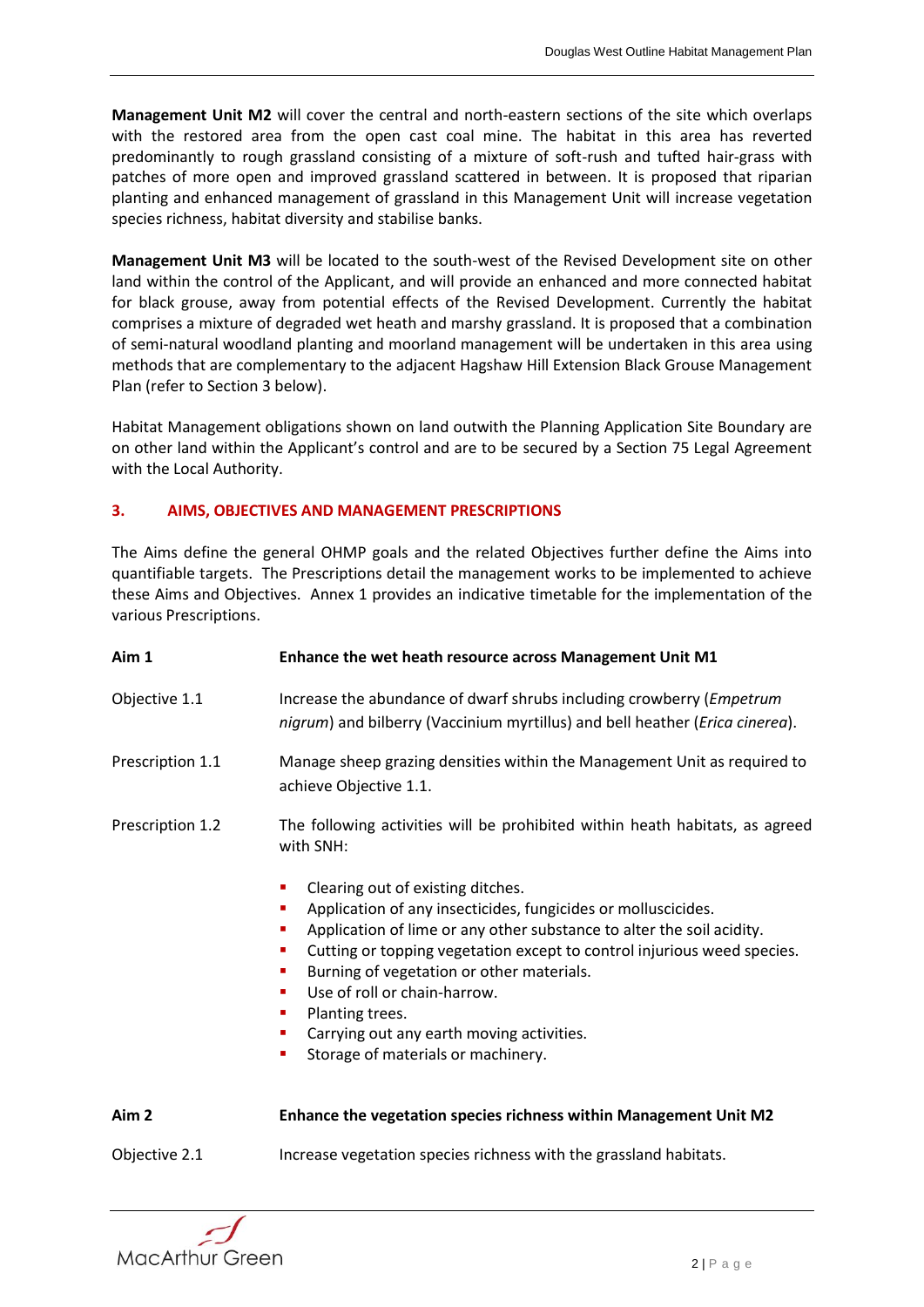- Prescription 2.1 Riparian planting along Longhill Burn and Alder Burn to increase habitat diversity and stabilise banks.
- Prescription 2.2 As per prescription 1.1.
- Prescription 2.3 As per prescription 1.2.

**Aim 3 Increase Numbers of Breeding Waders within Management Units M1 and M2**

- Objective 3.1 Enhance wet heath and rough grass habitats to improve breeding conditions for the wader assemblage present within the Revised Development site.
- Prescription 3.1 as per Prescription 1.1
- Prescription 3.2 as per Prescription 1.2
- Prescription 3.3 Creation of small ponds/scrapes with shallow and muddy and/or gravelly margins to enhance invertebrate resource for feeding waders and their chicks.
- Prescription 3.4 Place gravel over any exposed flat, concreted areas (i.e. existing hardstanding that is not being utilised by the Revised Development) to create nesting habitat for oystercatcher and ringed plover.
- **Aim 4 Increase Hen Harrier Foraging within Management Unit M1**
- Objective 4.1 Enhance wet heath resource across Management Unit M1 to increase hen harrier prey abundance.
- Prescription 4.1 as per Prescription 1.1.
- Prescription 4.2 as per Prescription 1.2.

**Aim 5 Maintain/enhance Black Grouse Numbers and Usage within Management Unit M3**

- Objective 5.1 Establish semi-natural woodland within Management Unit 3 to enhance habitat for black grouse.
- Prescription 5.1 Complete and implement a planting plan detailing: the location and extent of planting coupe(s), density of planting, species, herbivore protection and maintenance schedule.
- Prescription 5.2 Tree planting to occur in small  $(20-30m^2)$  coupe(s). Tree species would comprise some of the following: birch, alder, willow, rowan, hawthorn, juniper and Scots pine.
- Prescription 5.3 Manage livestock and deer grazing levels to help maintain a varied structural mosaic of wet heath and rough grass (as per Prescription 1.1).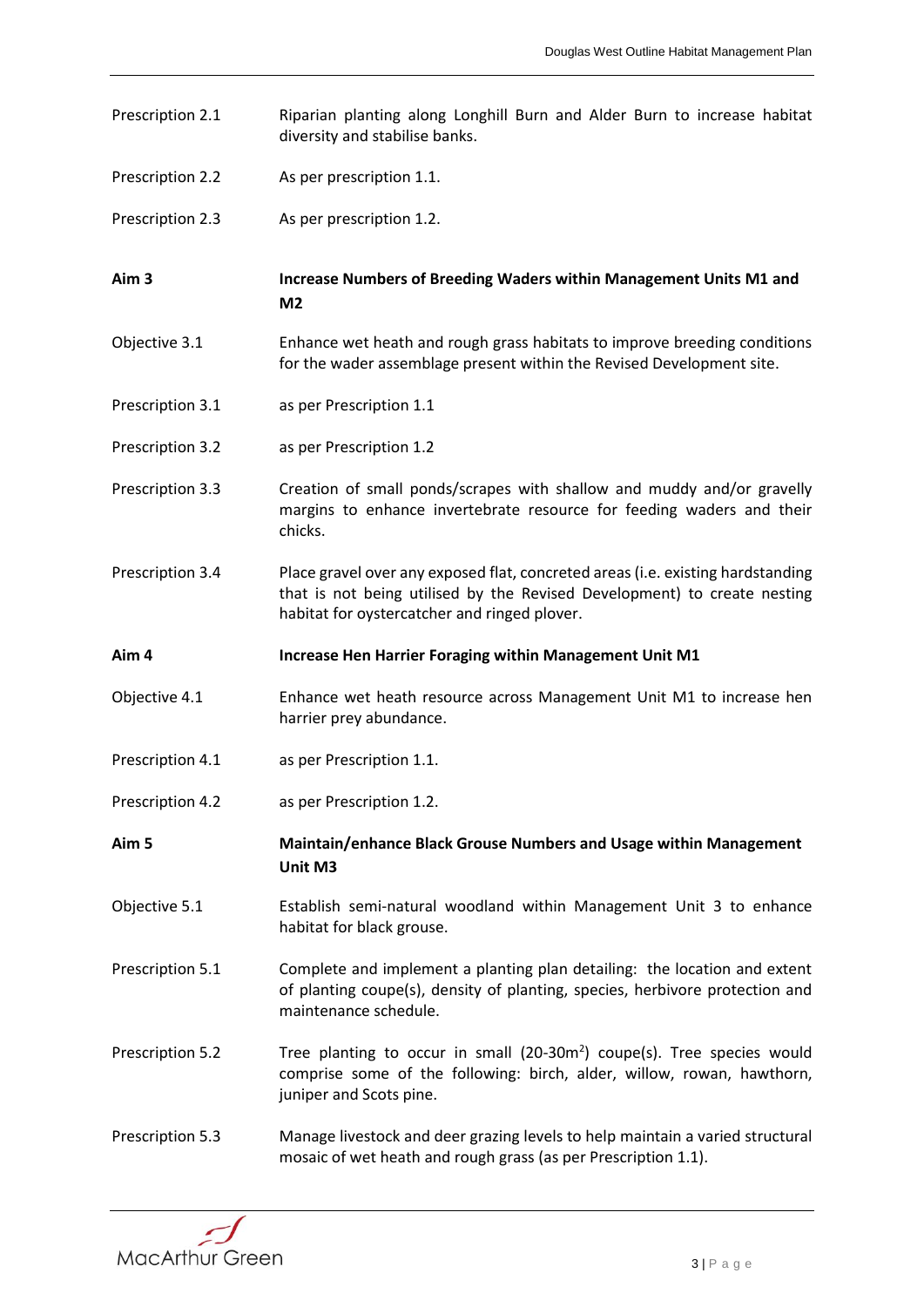# **4. MONITORING**

Habitat monitoring should evaluate the recovery of wet heath and enhancement grassland habitats within Management Units 1 and 2 from over-grazing and drainage by recording changes to the structure of the vegetation and species abundance, evenness and diversity. A representative sample of around 30 quadrats will be established within the Management Units to gather sufficient data to inform future management. The final detailed methods should be agreed with SNH.

Faunal species monitoring will help to further evaluate the species richness within Management Unit 2. The surveys will focus on species known to be using the site, e.g. otter and badger, and those that could utilise the site, e.g. water vole. Terrestrial invertebrates and amphibian density and diversity should also be considered. The species to be monitored for should be agreed with SNH.

Habitat monitoring and faunal species monitoring will commence in year 1 of operation of the Revised Development to establish the baseline and then will be repeated in years 3, 5, 10 and 15 of the operational life of the Revised Development. The frequency of monitoring thereafter will be agreed in consultation with SNH.

A series of breeding bird surveys should be completed in years 1, 2, 3, 5, 10 and 15 during the operational life of the Revised Development. The main objective of this monitoring will be to assess the success of habitat management in Aim 3 by recording numbers and distribution of breeding waders. Any hen harrier (or other raptor) activity will also be recorded.

Black grouse monitoring will take place within Management Unit 3 during April and May of years 1, 2, 3, 5, 10 and 15. This will be tied in with any continued monitoring for the Hagshaw Hill Extension Black Grouse Management Plan, and aim to establish the success of the habitat management measures outlined in Aim 5, and in place in the wider area.

Reports will be submitted to South Lanarkshire Council and SNH in years 1, 2, 3, 5, 10 and 15. The reports will detail management works completed to date and works proposed over the next reporting period. The breeding bird reports, habitat and faunal species monitoring reports will be appended.